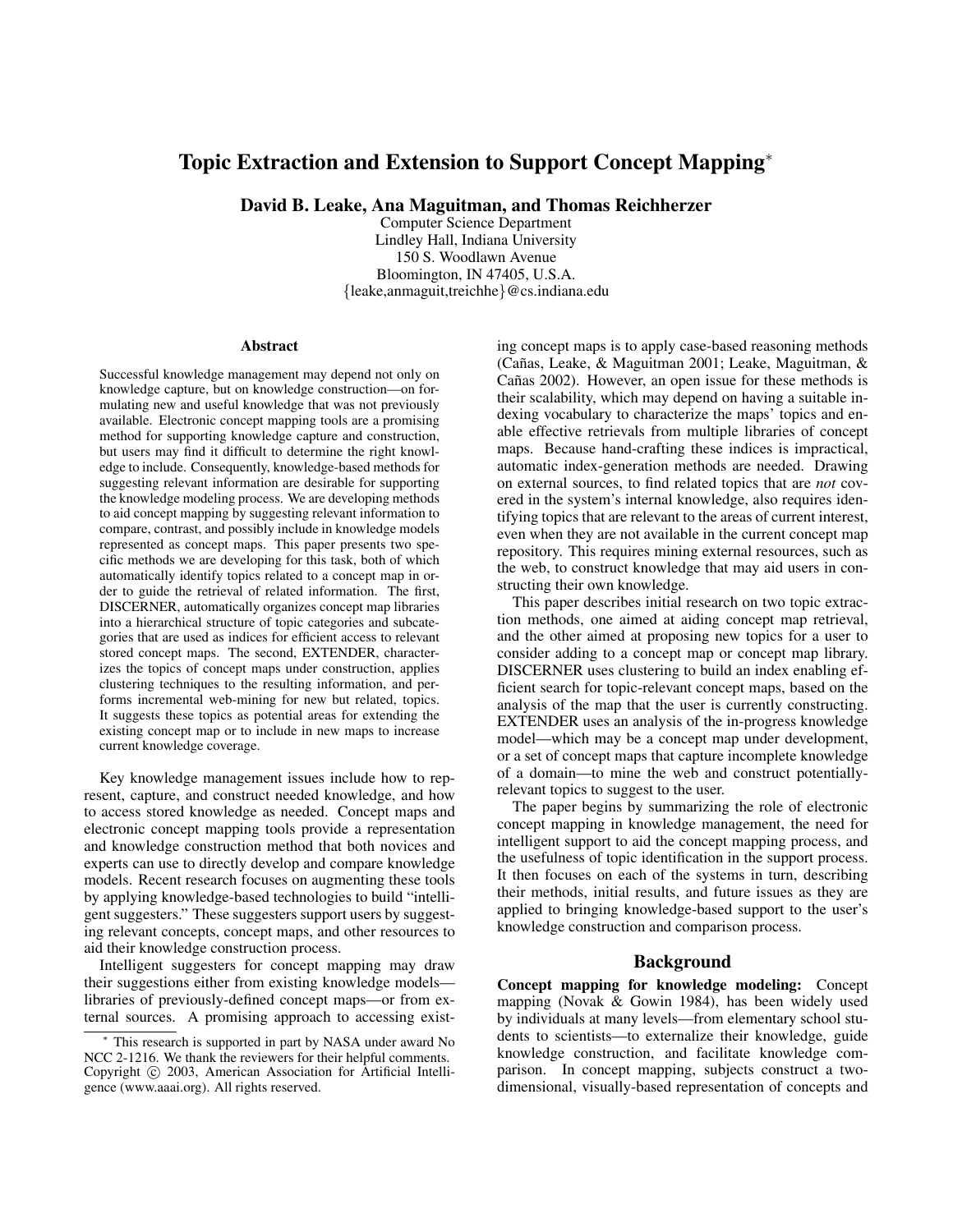their relationships. The Institute for Human and Machine Cognition, at the University of West Florida, has developed CmapTools, a set of publicly-available tools for concept mapping, available at http://cmap.coginst.uwf.edu/. This system is widely used (the tools have been downloaded by users in approximately 150 countries). They support generating and modifying concept maps in electronic form, as well as annotating concept maps with additional material such as images, diagrams, and video clips. They provide the capability to store and access concept maps on multiple servers, to support knowledge sharing across geographically-distant sites. Figure 1 shows a sample concept map of the Mars exploration domain, annotated with links to images and other resources.

The flexible but concise representation of concept maps provides a medium for knowledge capture that is simple enough to be used with minimal training, but that can capture rich conceptualizations in an understandable form, making the concept mapping tools an appealing substrate for knowledge management.

**Adding intelligent support:** CmapTools provide a framework for knowledge construction, but fully exploiting that framework may be difficult without additional knowledge sources. We are developing an "intelligent suggester" system that explores two techniques for supporting concept mapping. The first applies a knowledge-based method case-based reasoning—to aid users' knowledge construction and sharing by retrieving relevant concept maps. The second generates new knowledge by mining the web for related topics for the user to consider.

In the case-based retrieval approach, each concept map is treated as a case, with the suggester monitoring the user's concept mapping to suggest concepts included in related concept maps, as well as entire concept maps for comparison. A system has been implemented for this process, with encouraging results for retrieval quality (Leake, Maguitman,  $& Cañas 2002$ . However, scaling these methods up to large concept map sets—which in principle could involve all concept map servers using the IHMC tools, around the world requires new indexing strategies, leading to research on DIS-CERNER, a system to automatically extract topic information from concept maps.

The success of any case-based approach depends on the existence of previous cases. Consequently, case-based support will have limited usefulness for capturing and constructing knowledge in new domains. This led us to explore methods for bringing an additional knowledge source to bear in aiding the user: Topic knowledge mined from the web. The methods are implemented by EXTENDER, a system which automatically identifies topics to consider including in the current concept map or as a potential topic for a new map.

# **DISCERNER**

When supporting the user by suggesting relevant prior knowledge, rapid retrieval is crucial. DISCERNER (Decision Index for Searching Category Entries by Reducing NEighborhood Radius) uses document clustering to organize concept map libraries into a hierarchical structure of

categories and subcategories. Each category contains concept maps involving correlated concepts, with subcategories for smaller, tightly coupled clusters of concept maps within a category. The hierarchical structure serves as an index for efficiently retrieving similar concept maps, using a binary search technique to compare new maps with cluster representatives. Concept maps in leaf nodes are then examined by more expensive methods, resulting in a two-level retrieval strategy.

#### **Building an Index from Concept Maps**

DISCERNER uses a greedy agglomerative algorithm to organize concept maps in a hierarchical, tree-like structure. The algorithm starts from a set of initial clusters—clusters containing a reference to one concept map each—and then repeatedly merges clusters whose cluster representatives are closest to each other, by the criterion described below, until all clusters have been merged or the similarities measured between the cluster representatives fall below a pre-set threshold, suggesting that the concept maps from different clusters have little in common and should remain distinct.

During merging process, the algorithm prunes the tree so that only groups of maps above a minimum size form the leafs and inner nodes of the tree, reducing storage requirements significantly and enabling keeping the index in memory, even for large sets of maps. In the result, each tree node marks a category or subcategory with references to concept maps and a cluster representative for later comparison.

**A vector-space model for concept map similarity:** Concept map similarity is computed from a vector representation of the concept maps. This representation is similar to the popular term-frequency vector with inverse-document frequency adjustment (TF-IDF) (Baeza-Yates & Ribeiro-Neto 1999), but takes advantage of the unique structure of concept maps to adjust term weights. In concept maps, more general concepts are typically found at the top of the map while more inclusive concepts are located at the bottom. The system adjusts weights accordingly, assigning higher weights to keywords from top concepts and lower weights to keywords from concepts located at the bottom of a map. In addition, the system considers the number of outgoing and incoming links to a concept node, strengthening the weightings of keywords in nodes for concepts with many connections to other concepts in the map.

The links in concept maps are considered less important to the categorization of concept maps, and are ignored by the system. More formally, for each concept map  $c_j$  of a library of maps  $\mathcal{L}$ , let  $freq_{ijk}$  be the raw frequency of keyword i in concept k of concept map  $c_j$ . Assume concept k has n outgoing links and  $m$  incoming links and is  $h$  steps distant from the top node of the map. The system computes the weight of keyword i of concept k in map  $c_i$  as

$$
w_{ijk} = freq_{ijk} \cdot (n+m) \cdot \sqrt{1/(h+1)}.
$$

The total weight of keyword i in  $c_j$  is the sum of all weights  $w_{ijk}$  for all concepts k in map  $c_j$ . This weight is normalized using the largest keyword weight in concept map  $c_i$  and adjusted using the inverse document frequency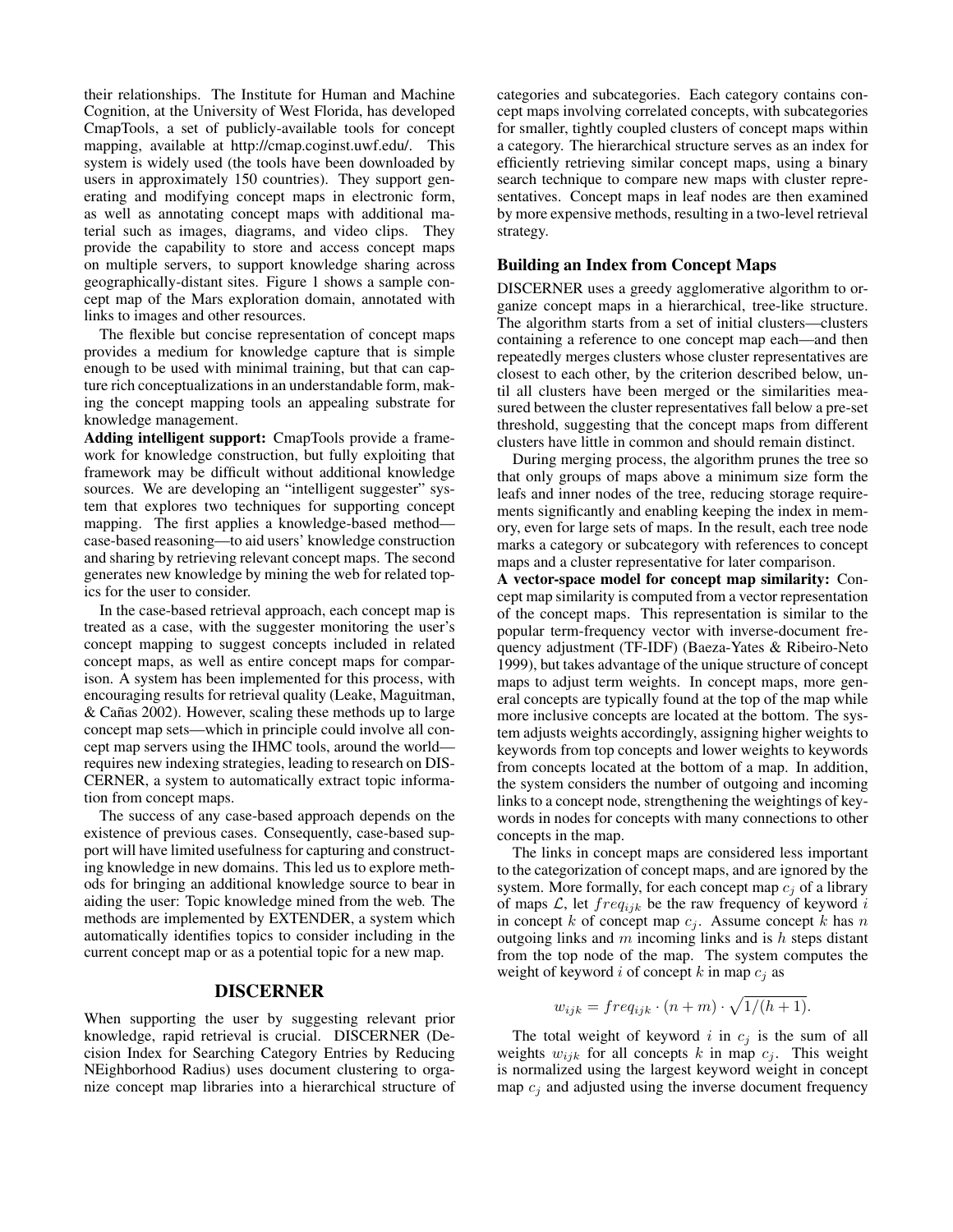

Figure 1: A sample concept map, displayed with the IHMC tools. The EXTENDER suggester window is visible at the right side of the image.

(a concept map is considered to be a single document) for keyword i.

Similarity between these vectors is calculated by the cosine measure. This has a desirable property for centroidbased clustering: When using centroids as the cluster representatives, the inner product of a document with the centroid is the average similarity between the document and all documents in the cluster (Karypis & Han 2000). The clustering algorithm determines the similarity matrix between the cluster centroids, selects the two clusters with most similar representatives as the clusters to merge, and computes the cluster representative of the new cluster as the average weighted sum of the two most similar centroids from the similarity matrix. The end result of the clustering process is a hierarchical categorization indexing all concept maps in the concept map library. We envision applying the index in a central server maintaining a global index of distributed concept map libraries. The server will combine the indices computed independently from the different libraries, using a final clustering step to produce a single hierarchy of categories and subcategories.

# **Initial evaluation of indexing performance**

The concept map index generator has been implemented, and we are evaluating the quality of retrievals based on the index. Our initial experiments tested performance for two data sets. The first contained two knowledge models on similar topics, respectively comprising 93 concept maps from the Mars 2001 project and 9 concept maps on the NASA Centaur Rocket System. The second data set also contained two knowledge models, but on dissimilar topics, with 14 maps on AI topics and 17 concept maps on water and glaciers. The experiments were primarily designed to an-

|          | Tests | #Leaf nodes | <b>Error</b> Rate |
|----------|-------|-------------|-------------------|
| First    |       |             | 17.65%            |
| Data Set |       |             | 6.86%             |
| Second   |       |             | 6 45%             |
| Data Set |       |             |                   |

Table 1: Results from an automatic categorization

swer two important questions: (1) After indexing, will DIS-CERNER find the concept maps it placed into a hierarchy of categories?, and (2) will it merge knowledge models of similar topics into a single category hierarchy while keeping knowledge models from different topics separate? Table 1 summarizes the results from the different tests, for different parameter settings of the algorithm that determine the size of the leaf nodes in the category hierarchy.

For the first data set, the algorithm produces a single category hierarchy that combines the two similar knowledge models, as desired. For the second data set, it produces three different hierarchies in test 1 and two in test 2. The error rate specifies the percentage of concept maps that were unrelated to the category determined by DISCERNER's index. The results show that DISCERNER merges knowledge models from similar topics into a single category hierarchy while keeping knowledge models from different topics separate. In addition, it partitions the data sets into small groups of maps that can easily be analyzed for useful information.

## **EXTENDER**

Research on EXTENDER (EXtensive Topic Extender from New Data Exploring Relationships) combines aspects of *knowledge acquisition*—which assumes that requisite knowledge exists and simply needs to be acquired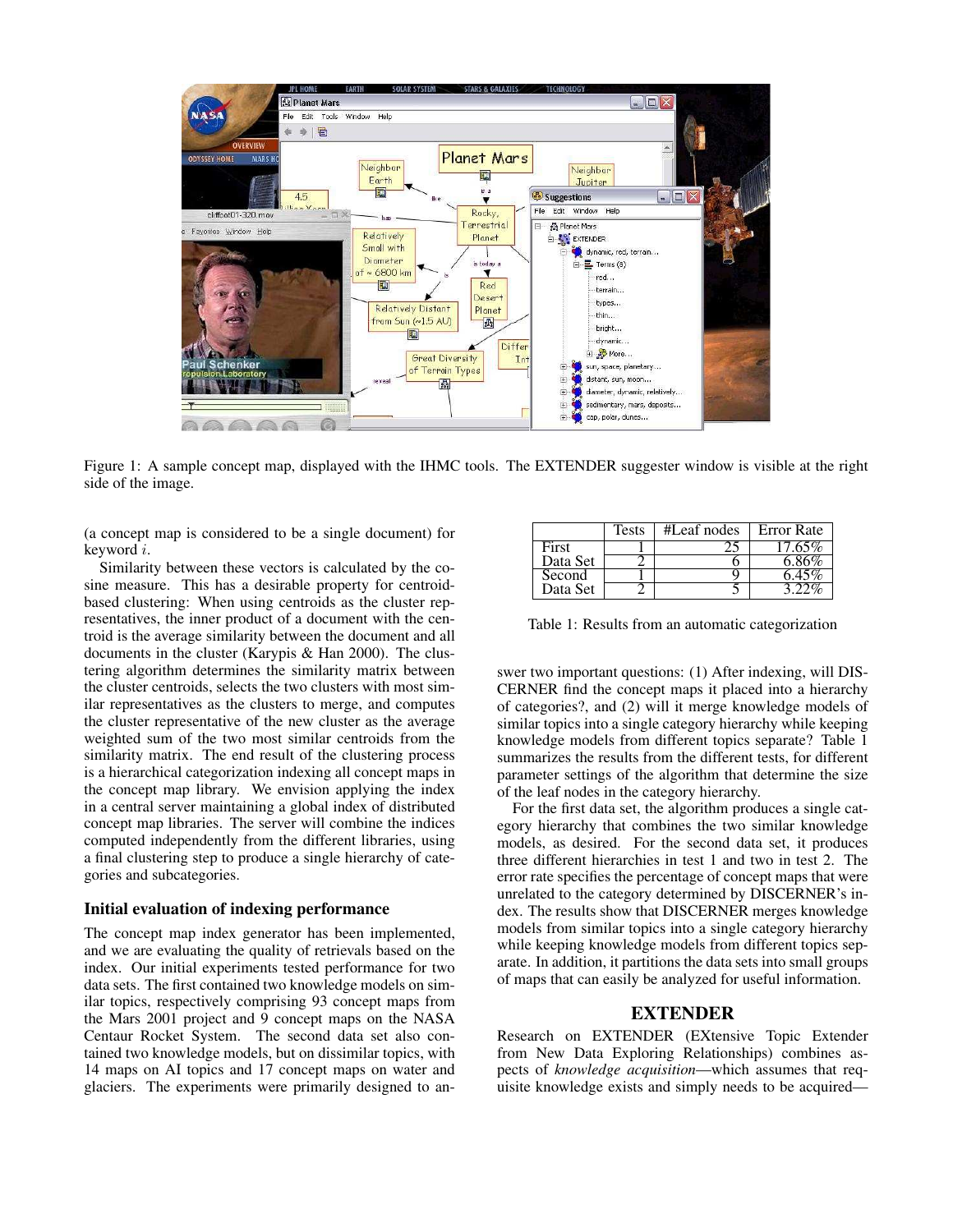with *knowledge construction*, for a *knowledge extension* approach to knowledge management. In this view, a knowledge model evolves from coordinated processes of knowledge construction and knowledge acquisition. EXTENDER extracts topic descriptions from concept maps, and uses them as the starting point to search for novel related textual information in an iterative process, generating topics at increasing distances from the original map. At each step, the new information is processed, combined with the old, and reorganized to generate descriptions of new related "artificial topics," mined from the web, to suggest to the user.

EXTENDER's topic descriptions are term-based. Initial topics are generated from concept maps (or from a set of concept maps) by extracting keywords from the concept labels in the concept maps, and generating a term vector with weights based on the arrangement of the concepts in the maps. This initial description of the concept map topic is incrementally refined as user and EXTENDER interact. In each cycle, the system takes as input a set of weighted keywords and mines the web—by submitting queries to a search engine (Google), in order to extrapolate a topic from the initial model. In each cycle, a new generation of artificial topics is formed by clustering the results of the web mining process. As this process is iterated, the system focus transfers to novel but still connected topics, with the shift controlled by diversity/focus factors described below. After a number of iterations, the process yields a final generation of artificial topics, which are presented as suggestions to the user. The user can adjust the number of iterations as desired. In general, three iterations appears sufficient to generate a rich variety of artificial topics. The following paragraphs provide details on EXTENDER's approach.

**Weighting concept map keywords using topological anal**ysis: Following (Cañas, Leake, & Maguitman 2001), EX-TENDER's term weightings summarize the topology of the initial concept maps according to four topological roles, based on algorithms adapted from research on determining hub and authorities nodes in a hyperlinked environment (Kleinberg 1999). *Authorities* are concepts to which other concepts converge. These have the largest number of incoming links from "hub nodes" (defined below). *Hubs* (centers of activity) are concepts with the largest number of outgoing links ending at *authority nodes*. *Upper Nodes* are concepts that appear towards the top of the map in its graphical representation. *Lower Nodes* are concepts that appear towards the bottom of the concept map in its graphical representation. We define four weights, *a-weight*, *h-weight*, *u-weight* and *lweight*, in [0,1], representing the degree to which a concept belongs to the above categories in a particular concept map. **Combining keywords into queries using concept cohesion:** Given a set of weighted keywords describing the topic of a concept map, EXTENDER uses the highest weighted ones to form a web query. Initial queries are constructed exclusively from concept maps using keywords with the highest combined *a-weight*, *h-weight* and *u-weight*; subsequent queries also incorporate new keywords found in web pages. To generate coherent queries, keywords that are adjacent in the analyzed concept maps or documents after stop-word filtering are treated as a unit. Keywords that tend to be part of the same concept or phrase are integrated into a single query. **Term clustering techniques:** Textual documents returned by the web queries are analyzed to collect related terms into descriptions of "artificial topics," using a singular value decomposition (SVD) approach. Well-known approaches to information retrieval like latent semantic analysis (Deerwester *et al.* 1990) use SVD to find major associative patterns in the data. This allows to construct semantic indexing mechanisms, where retrieval is not guided by term matching but by nearness at the conceptual space. In order to apply SVD a term-web page matrix is formed from the complete collection of search results. SVD transforms the term-web page vector space into a term-topic and a topic-web page vector space. In the SVD approach, each singular value represents an artificial topic. Principal topics are retained after projecting into a lower dimensional space.

**Diversity/Focus factors:** The interleaved sequence of search and clustering processes gives rise to generations of artificial topics. These are produced by combining existing keywords with novel keywords from new web searches. In early generations, EXTENDER attempts to diversify its set of terms; in later generations it tries to focus on the new topics found. This is in the spirit of searching and learning techniques (e.g., simulated annealing and reinforcement learning) in which a temperature or curiosity factor is used to favor exploration at the beginning and exploitation during the final stages. EXTENDER uses "diversity/focus factors" to modify the weight of novel and existing keywords. For a novel keyword to be part of a new artificial topic it has to survive a selection process that imposes a minimum weight. The surviving threshold automatically adjusts as a function of the diversity/focus factors.

## **The EXTENDER Algorithm**

The EXTENDER algorithm begins by taking a concept map or a small collection of concept maps about a certain domain, and generates artificial topics as follows:

- Step 1: Apply topological analysis to concept maps and use resulting weighted terms to produce the first generation of artificial topics.
- Step 2: Use artificial topics aided by concept cohesion to generate queries and present them to a web search engine.
- Step 3: Use the diversity/focus factors to integrate the returned results and the old information and complete the term-web page matrix.
- Step 4: Apply a term clustering technique to the termweb page matrix and obtain a new generation of artificial topics.
- Step 5: Repeat steps 2 to 4 until the final generation of artificial topics is produced.

We are investigating methods for users to introduce bias to constrain this search (e.g., by specifying which artificial topics to consider for subsequent extensions, or by deleting or inserting terms).

#### **Usefulness of EXTENDER's Suggestions**

To increase the likelihood that the proposed topics are useful to the user task, it is desirable for the topics to be *coherent*—